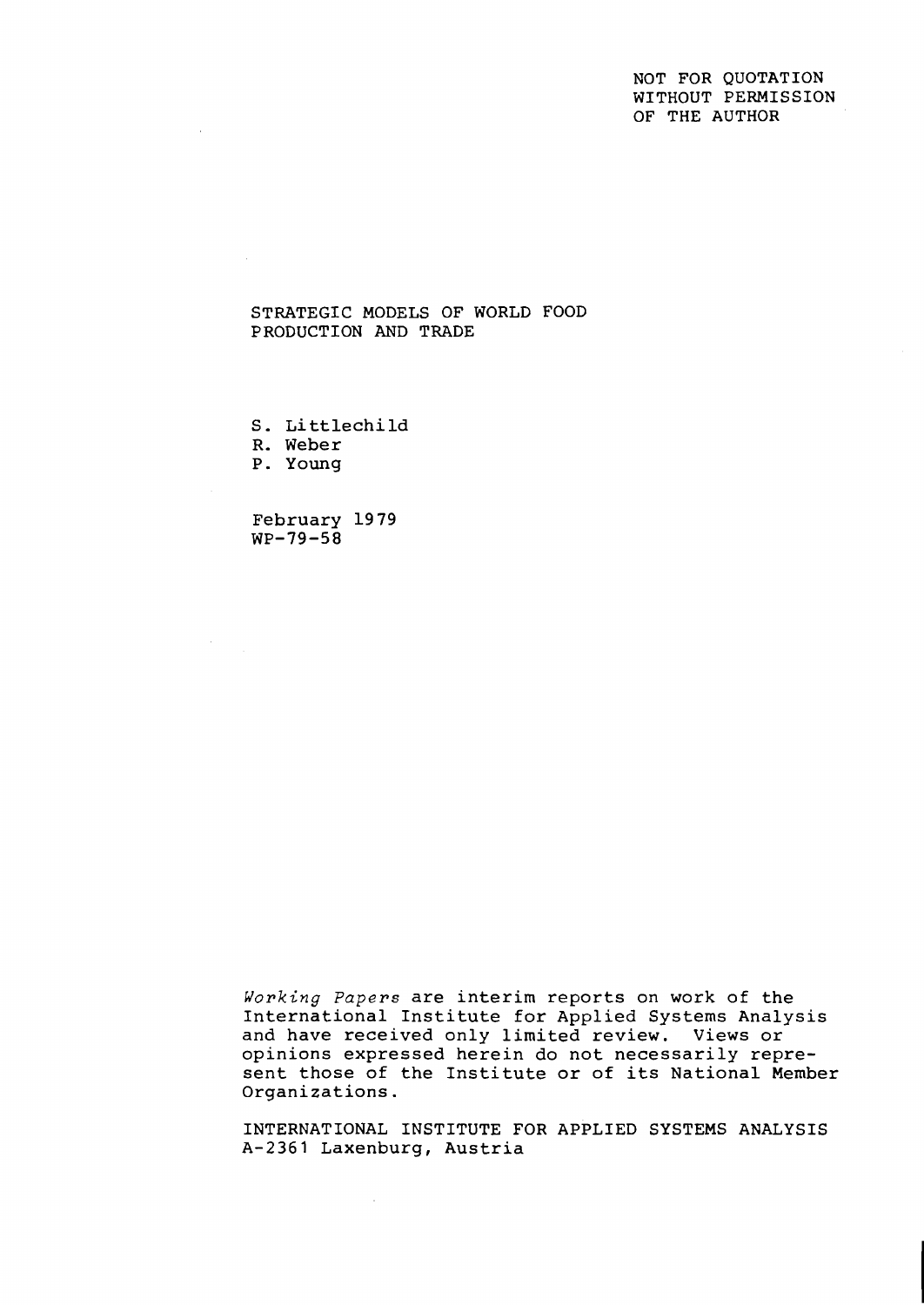**S. LITTLECHILD is Professor of Industrial Economics at the**  + **University of Birmingham, England.** 

**R. WEBER is Associate Professor in the School of Organization and Management at Yale University, USA.** 

**P. Young is Research Scholar at the International Institute for Applied Systems Analysis, Laxenburg, Austria.**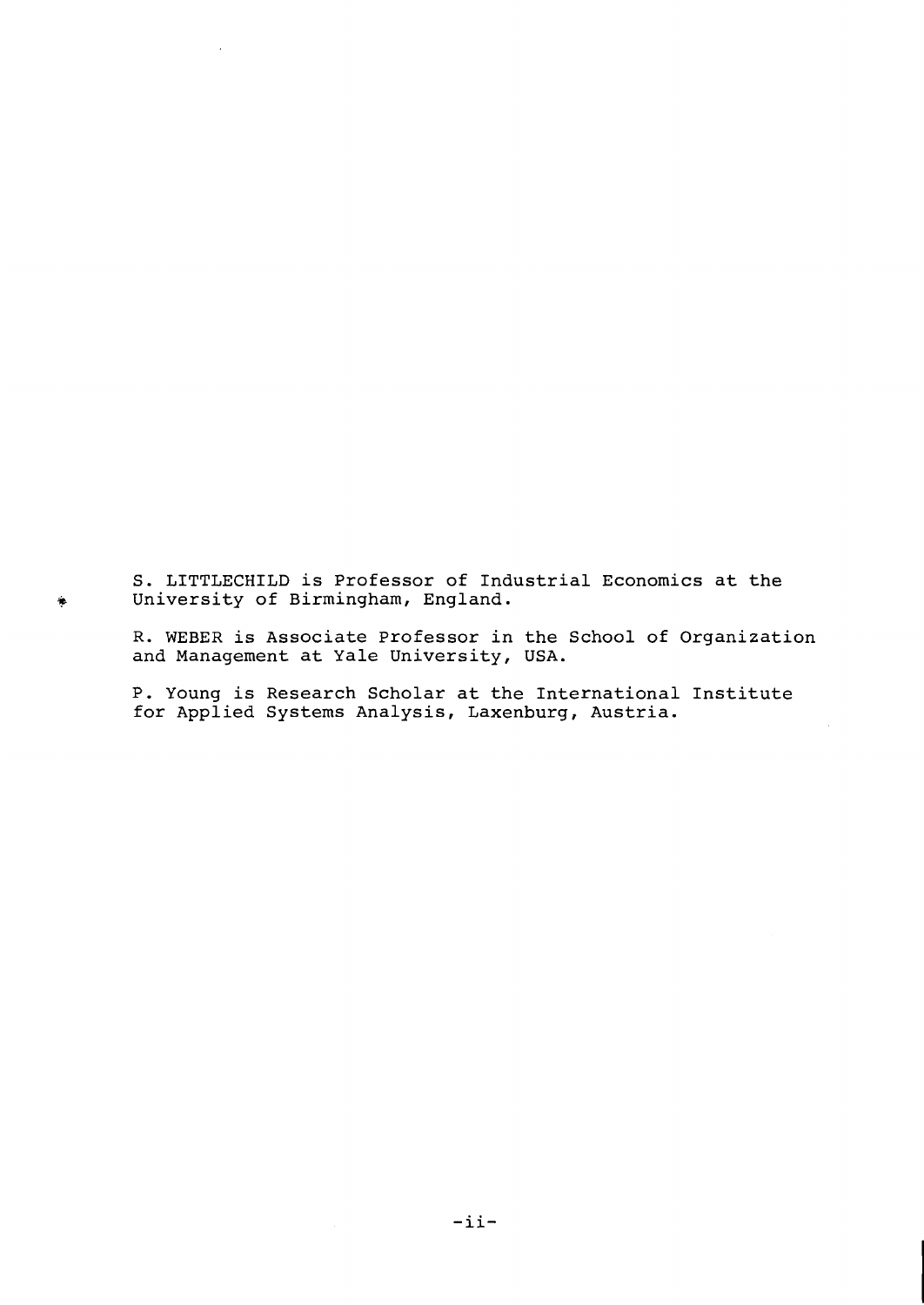### INTRODUCTION

World food markets seem to be largely determined by the production and consumption patterns of some 20 countries. Moreover, inspection of these patterns in recent years suggests that there are only about half a dozen of these that account for most of the world's exports. In such a situation, where markets are determined by relatively few actors, output and trade may be subject to strategic manipulation. The problem is to determine what effects such behaviour may have on total food production and prices, since this has profound implications for food-short nations. Here we briefly suggest certain behavioral phenomena that one might look for in such a situation and briefly outline some game theoretic models to analyze such behaviour.

Some of the questions that might be treated are these:

- o in a competitive market would the major producing countries be likely to produce less than is warranted by their costs of production?
- o what kind of collusive agreements could form between producers, or between producers and consumers, and what is the effect on production and prices?
- o what are the effects of certain strategic choices on the evolution of different countries' positions in food versus non-food production?

To answer such questions we propose the following three-part modelling sequence :

simple oligopoly model general equilibrium model with several sectors multiperiod investment model with effects on growth and reserves.

 $-1-$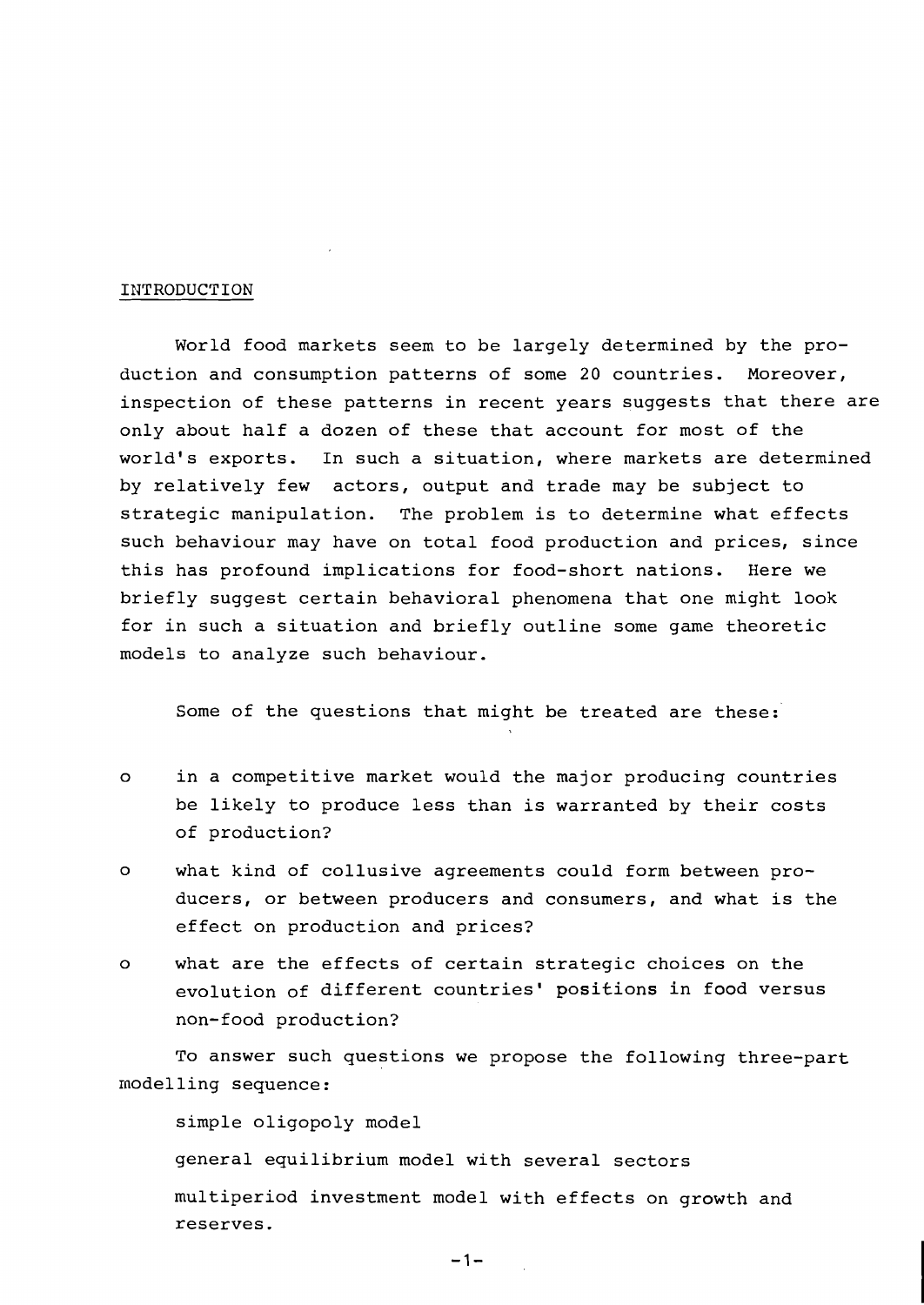These models build on each other and involve increasingly more data for implementation.

## A SIMPLE OLIGOPOLY MODEL

This model deals with a single commodity such as grain. Countries are divided into two classes: (E) net exporters of grain, and (I) net importers of grain.

The basic data required for this model are (1) the aggregate demand curve for the net importing countries; and (2) the cost functions of each of the net producers. If the cost functions are not known, it could be assumed instead that additional production is costless up to a certain limit  $s_i$ , beyond which the country i cannot naturally produce any more.

Let  $p = f(q)$  be the aggregate demand and  $c_{\hat{\textbf{\textit{i}}}}(q_{\hat{\textbf{\textit{i}}}})$  the cost of producing amount  $q_i$  for each of the countries  $i \in E$ . The countries in E can be considered as playing a game in which they set their production levels so as to maximize net revenues. Equilibrium is reached when each producer's marginal net revenue is zero, that is, when

$$
\frac{\mathrm{d}}{\mathrm{d}q_{i}}[\mathbf{q}_{i}f(\Sigma\mathbf{q}_{i}) - \mathbf{c}_{i}(\mathbf{q}_{i})] = 0
$$

\* The equilibrium outputs  ${\tt q_i^{\,}}$  are determined from the equations:

$$
q_i^* = \frac{-f(\Sigma q_i^* + c_i)}{f'(\Sigma q_i^*)} \qquad \text{all } i \in E
$$

In the following example, we illustrate the types of behaviour that can be analyzed using this approach.

Consider three grain exporting countries, 1,2,3, and let each country i's natural production limit be  $s_i$  where the cost of production up to  $s_i$  are negligible. Let the demand curve for grain be as shown in Figure 1.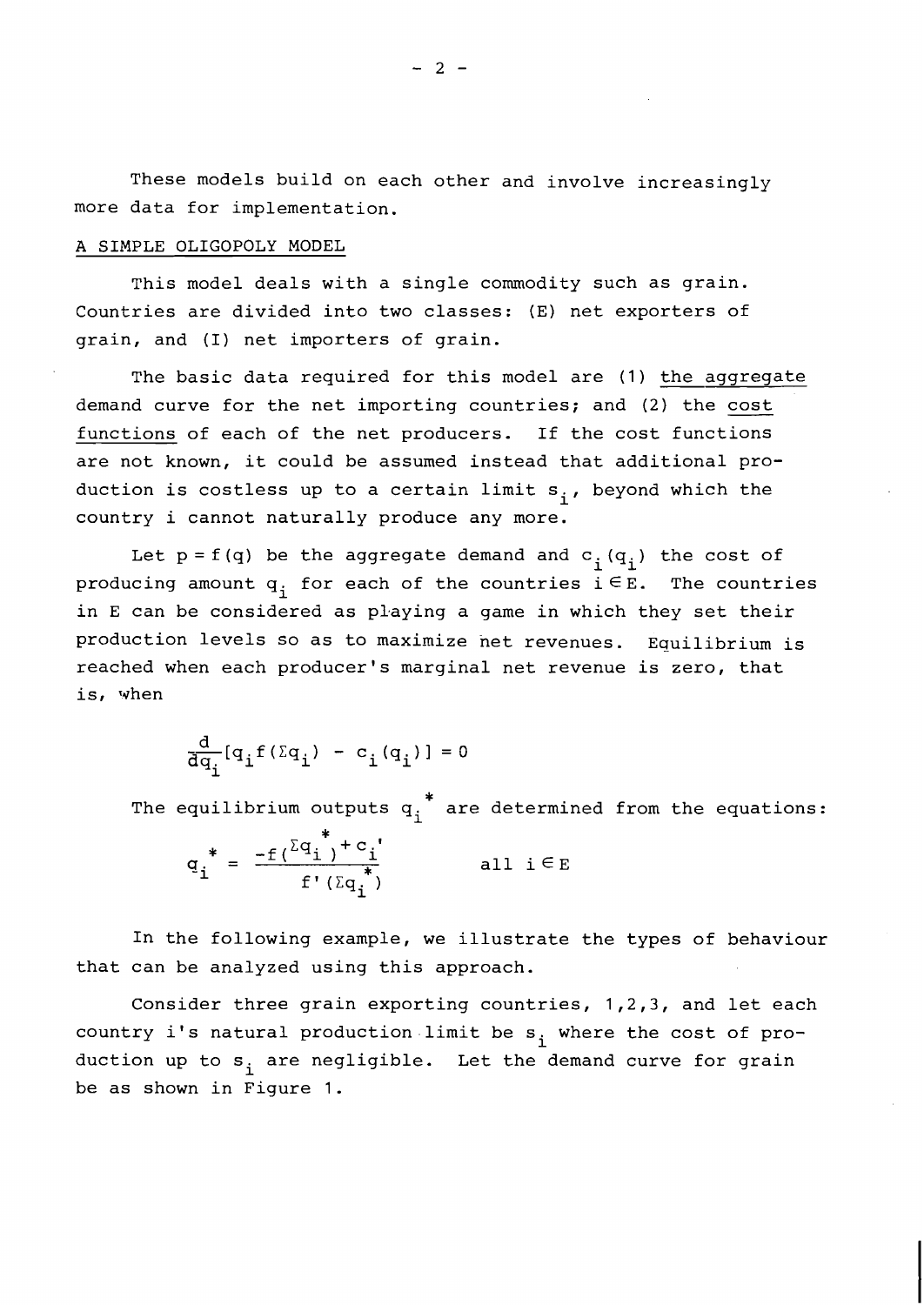

Figure 1

Case A. Production limits  $(s_1, s_2, s_3)$  are  $(60, 60, 60)$ . Then in equilibrium,

```
outputs = (25, 25, 25) , total output = 75
revenues = (625, 625, 625), total revenue = 1875
```
In this case the countries restrict their output to much less than they could naturally produce.

Case B. Production limits  $(s_1, s_2, s_3)$  are (10,60,60). Then

outputs =  $(10, 30, 30)$ , total output = 70 revenues =  $(300, 900, 900)$ , total revenue = 2100

In this case, country 1 is operating at full capacity, but both countries 2 and 3 restrict their output.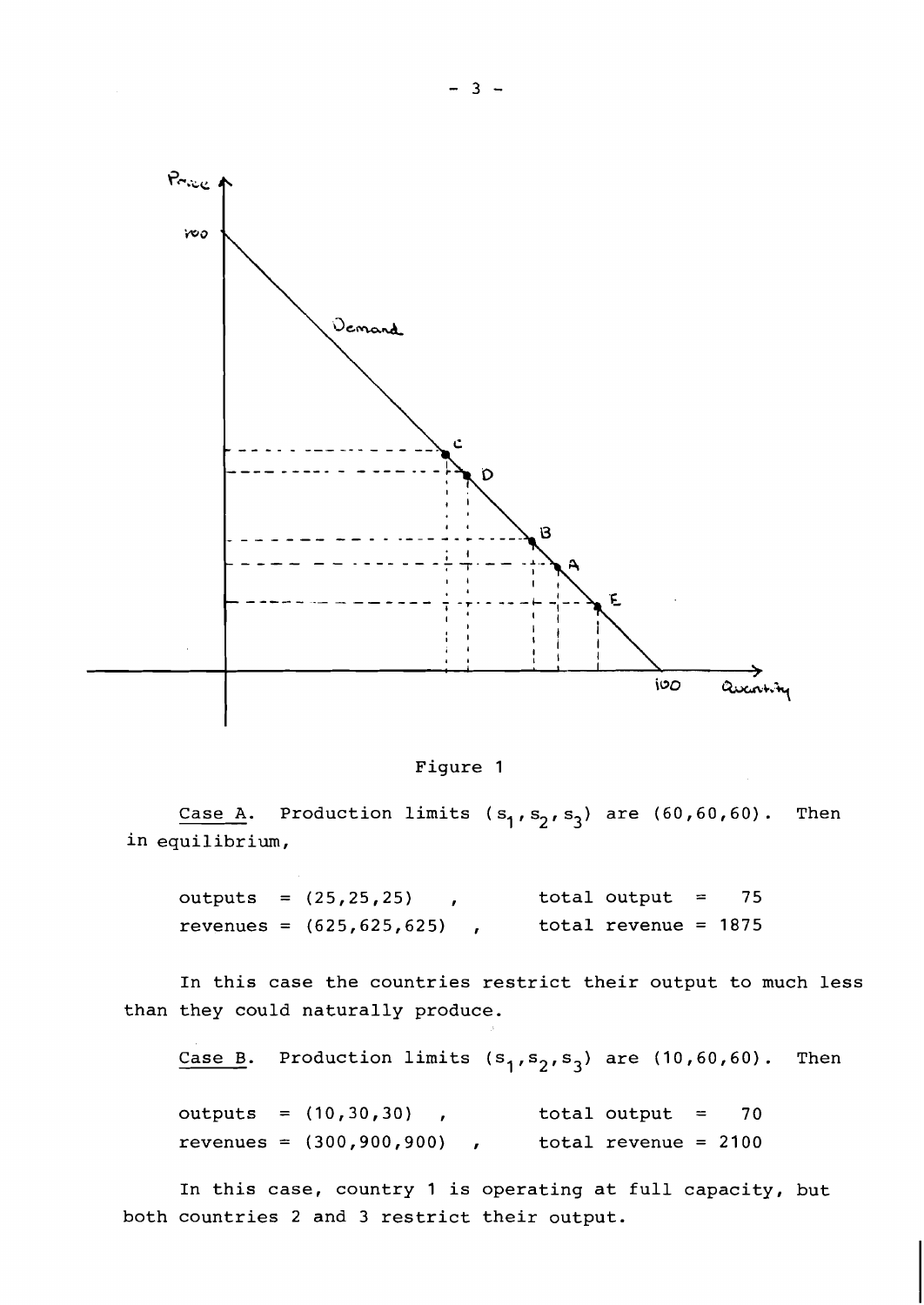Case C. Suppose that production limits are as in Case A but the countries form a coalition to monopolize the export market.

outputs =  $(16 \t2/3, 16 \t2/3, 16 \t2/3)$ , total output = 50 revenues =  $(833 \t1/3, 833 \t1/3, 833 \t1/3)$ , total revenue = 2500

Compared with A, collusion results in higher revenues and much lower food output for consumption by the food-poor countries.

Case D. Let production limits be as in Case B and suppose the two large producers collude to restrict production. Then

outputs =  $(10, 22, 1/2, 22, 1/2)$ , total output = 55 revenues =  $(450, 1012 \frac{1}{2}, 1012 \frac{1}{2})$ , total revenue = 2475

Case E. An important question to ask is whether some dominant producer can act as a "leader" and unilaterally announce a policy that might at first blush seem to be contrary to its self-interest, but that in fact leads to an improvement in its own position as well as in the position of the consuming countries.

Suppose for example that country 1 (e.g. the U.S.) declares unilaterally that it believes in a "liberal" food policy and will produce (out of the goodness of its heart) 50 units. If the other two producers act on the belief that 1 means what it says and they compete, then they will find equilibrium positions as follows:

outputs =  $(50, 16 \frac{2}{3}, 16 \frac{2}{3})$ , total output = 83 1/3 revenues =  $(833 \t1/3, 277 \t7/9, 277 \t7/9)$ , total revenue = 1388 8/9

It will be seen that by following this liberal policy, country 1 is actually better off than in Case A, and at the same the consuming nations also benefit.

Even if the other two producers collude to restrict their output the result is still not unfavourable to the consuming nations, total output being the same as in Case A.

outputs =  $(50, 12 \frac{1}{2}, 12 \frac{1}{2})$ , total output = 75 revenues =  $(1250, 312 \frac{1}{2}, 312 \frac{1}{2})$ , total revenue = 1875

 $-4-$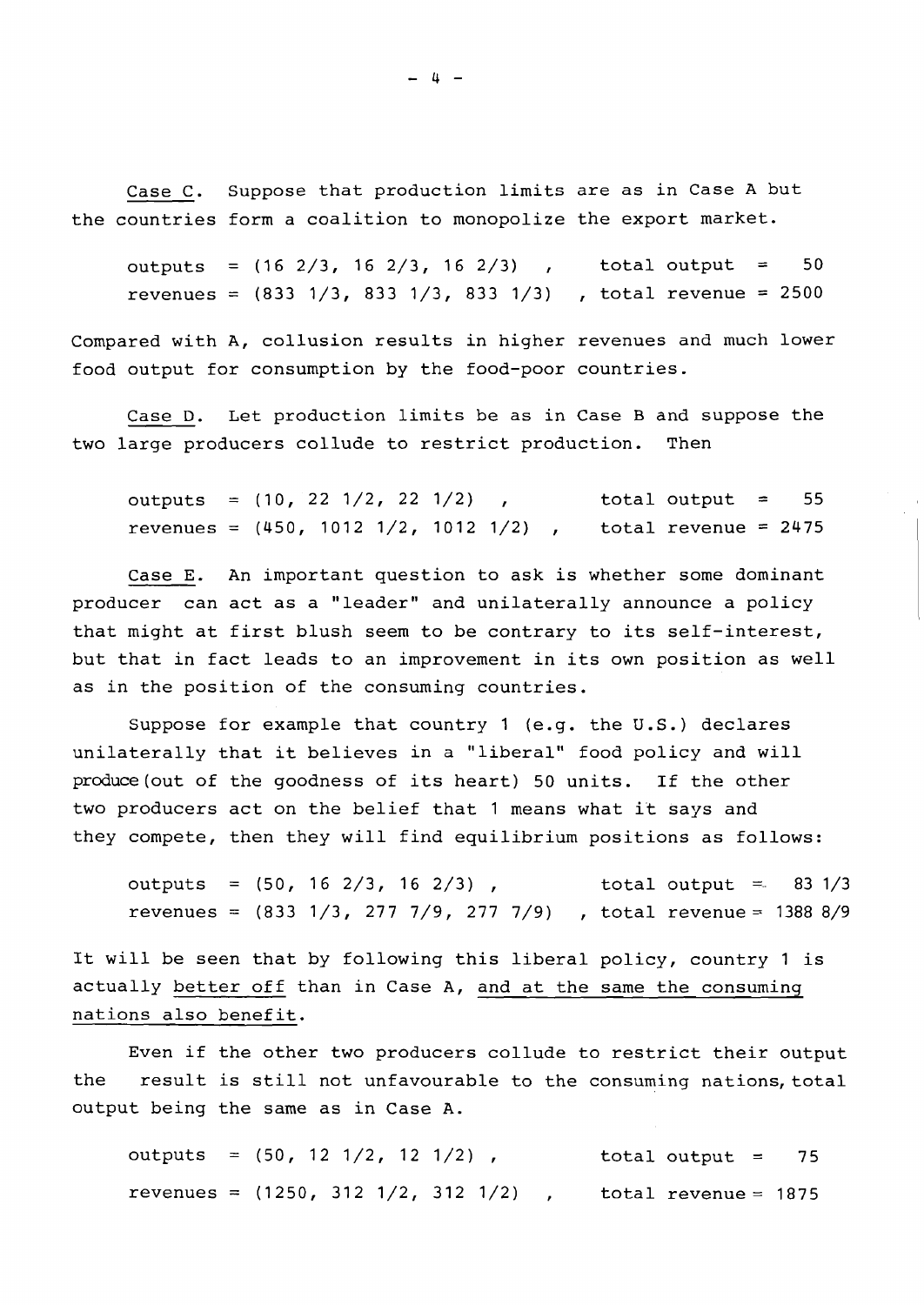The somewhat surprising conclusion emerges that the adoption of a liberal production policy by one country may actually be its best alternative and that it simultaneously benefits the consuming nations.

This analysis shows how, with relatively little data, considerable insight can be gained into strategic possibilities in the market. Other possibilities for trade and production agreements might also be investigated, such as for example the alliance of a particular producer with some subgroup of consumers to the mutual benefit of both.

#### THE GENERAL EQUILIBRIUM MODEL

The simple oligopoly model involves two strong simplifying assumptions. First, it assumes that there is no strategic behaviour on the consumption side of the world agricultural market; that is, consumers are represented only through an aggregate demand curve. Second, the previous model treats all producers as income-maximizers, rather than taking into account differences in national needs and preferences.

We shall present two less-restricted examples, in a general trade equilibrium context, which illustrate how considerations such as acreage restrictions, food grants, and preferential trade agreements can be studied. For expository and computational simplicity, the examples involve only two commidities and two or three countries. However, it is clear that the observed phenomena can also be found in larger, econometrically-valid models.

Consider two countries (nominally the U.S. and Japan). At the beginning of the trading season, the U.S. has initial stocks of **(2,O)**  of two commodities (nominally, agricultural and non-agricultural goods) and Japan has stocks of (0,l). (The fact that each country has a "corner" on one commodity is not critical to the example, but it simplifies calculations). Assume that each has the same utility function for consumption of the two commodities as shown in Fig.2.

 $-5 -$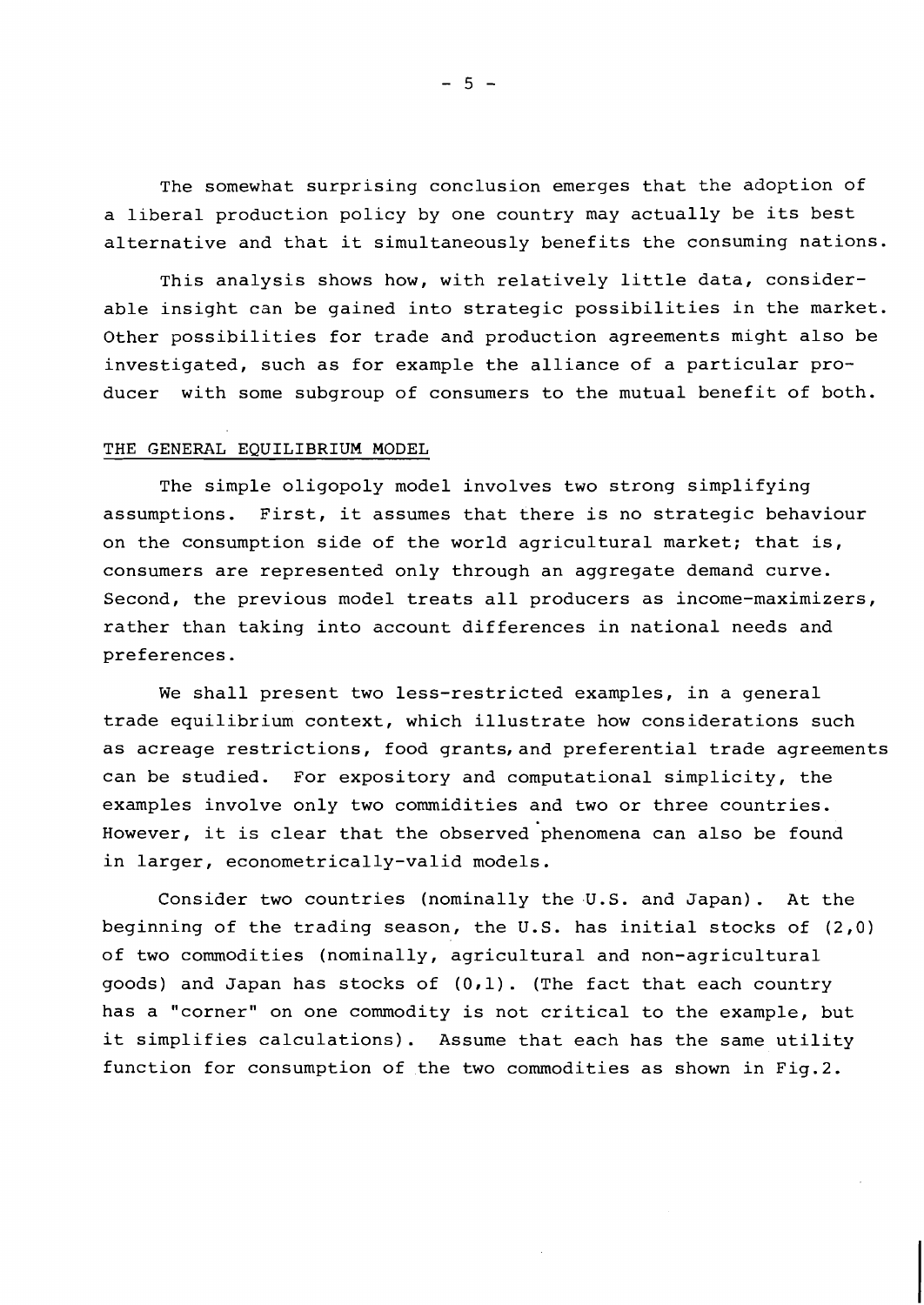

 $Fig. 2.$ 

In this situation it is not difficult to see that the world equilibrium is associated with relative prices of 1:8 and the consumption bundle of the **U.S.** is (2/5, 1/5) while that of Japan is  $(8/5, 4/5).$ 

This result is not too surprising; it reflects a situation in which there is an abundant supply of agricultural products. But what if the **U.S.** intentionally restricts food production (say, by withdrawing certain lands from production)? To be specific, let the **U.S.** restrict its production so that its initial holding is only  $(1,0)$ . Now, the exchange equilibrium is at prices of 1:1, with final consumptions of  $(1/2, 1/2)$  for each. Observe that the net gain for the **U.S.** is positive in both commodities.

In a starving world, it may not be politic (or moral) to restrict production solely for personal gain. Could it possibly be to the advantage of the **u.'s.** to freely give some of its food in aid to another nation? If so, what other countries are the natural candidates for this aid?

Consider the **U.S.** and Japan in the presence of a third country (say,India). Further assume that relative productions of agricultural goods and non-agricultural goods in the three countries are (12,0),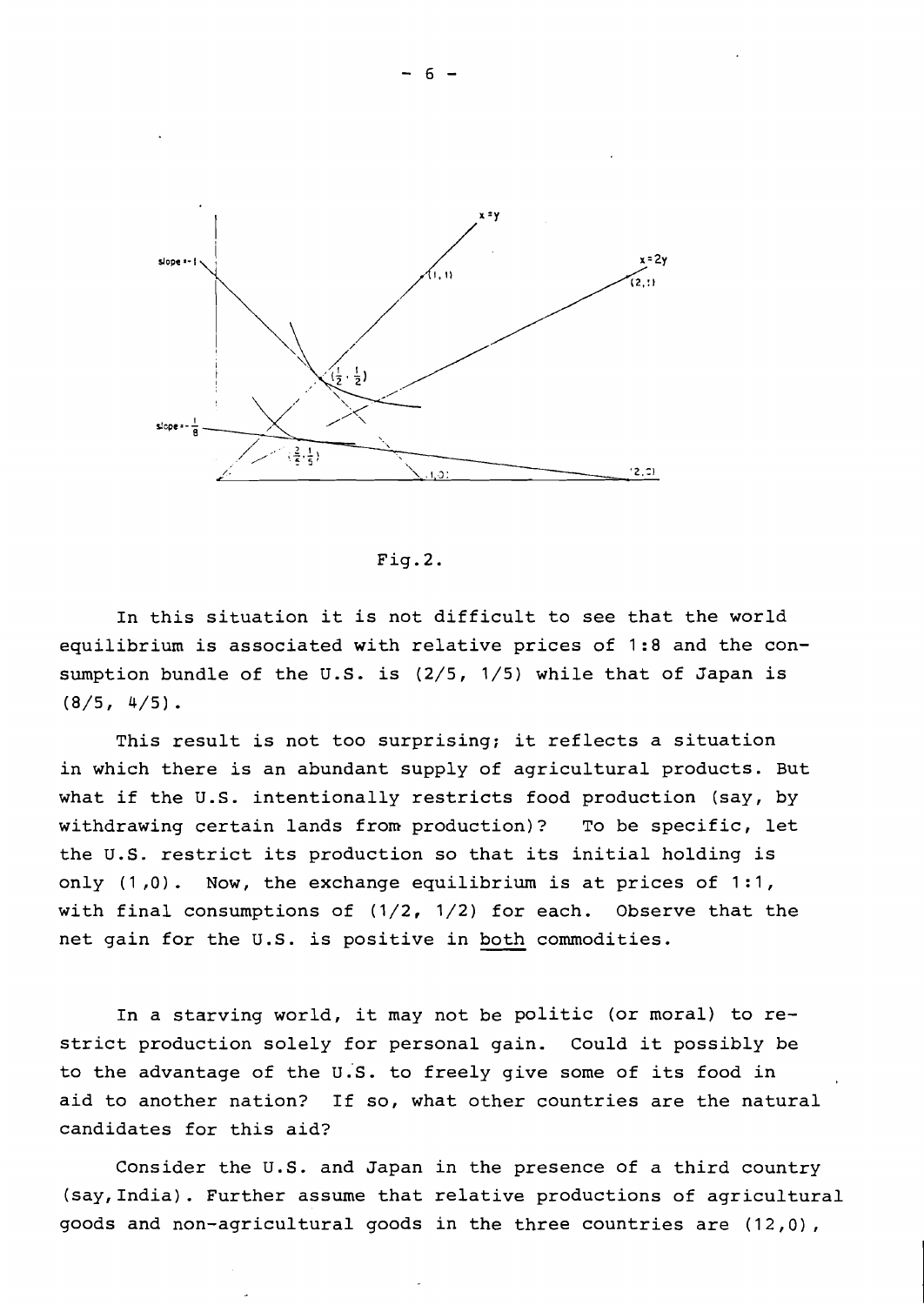(0,10) and (8,O). Further assume that, at consumption levels near those resulting from world trade equilibrium, the respective utility functions are min  $(4x,3y)$ , min $(2x,6y)$  and min  $(x,12y)$ . (That is, the complementarity between agricultural and nonagricultural products makes additional units of industrial goods more critical than additional units of food in the U.S; the situation is reversed for India (due to the large national population) and intermediate for Japan. The following (rather surprising) result can then be observed. If the U.S. freely gives some of its food to India (without restrictions on the use of the gift) the resulting world trade equilibrium involves a sufficiently large decrease in the relative price of the industrial good so that the U.S. obtains an increase in utility (over the state of affairs at equilibrium, prior to the food grant). Clearly, the gift also benefits India, while Japan suffers some decrease in utility.

Conditions under which this situation can occur are quite general. If two nations have disparate needs (or preferences) and one has an exportable surplus in a commodity highly desired by the other, then foreign aid in the form of commodity transfers can leave both in a better market position. Examination of this phenomenon in a more elaborate economic context (including, ultimately, the general equilibrium determined by the FAP linking model) could shed light both upon existing trade agreements and upon potential national groupings which might improve the lot of certain developing nations at no cost to their trading partners.

The only data required for this approach, beyond the information already available to FAP, are the relative preferences of the nations for various bundles of commodities. A natural first step towards estimating these preferences might involve aggregating all agricultural products into a single good, and examining stated national priorities relative to agricultural consumption, nonagricultural consumption and the formation of capital stocks (the latter, presumably, to be used for future industrial growth). A procedure for computing equilibrium prices and allocations must also be available; the programs being developed by Keyzer may be of value here.

 $-7-$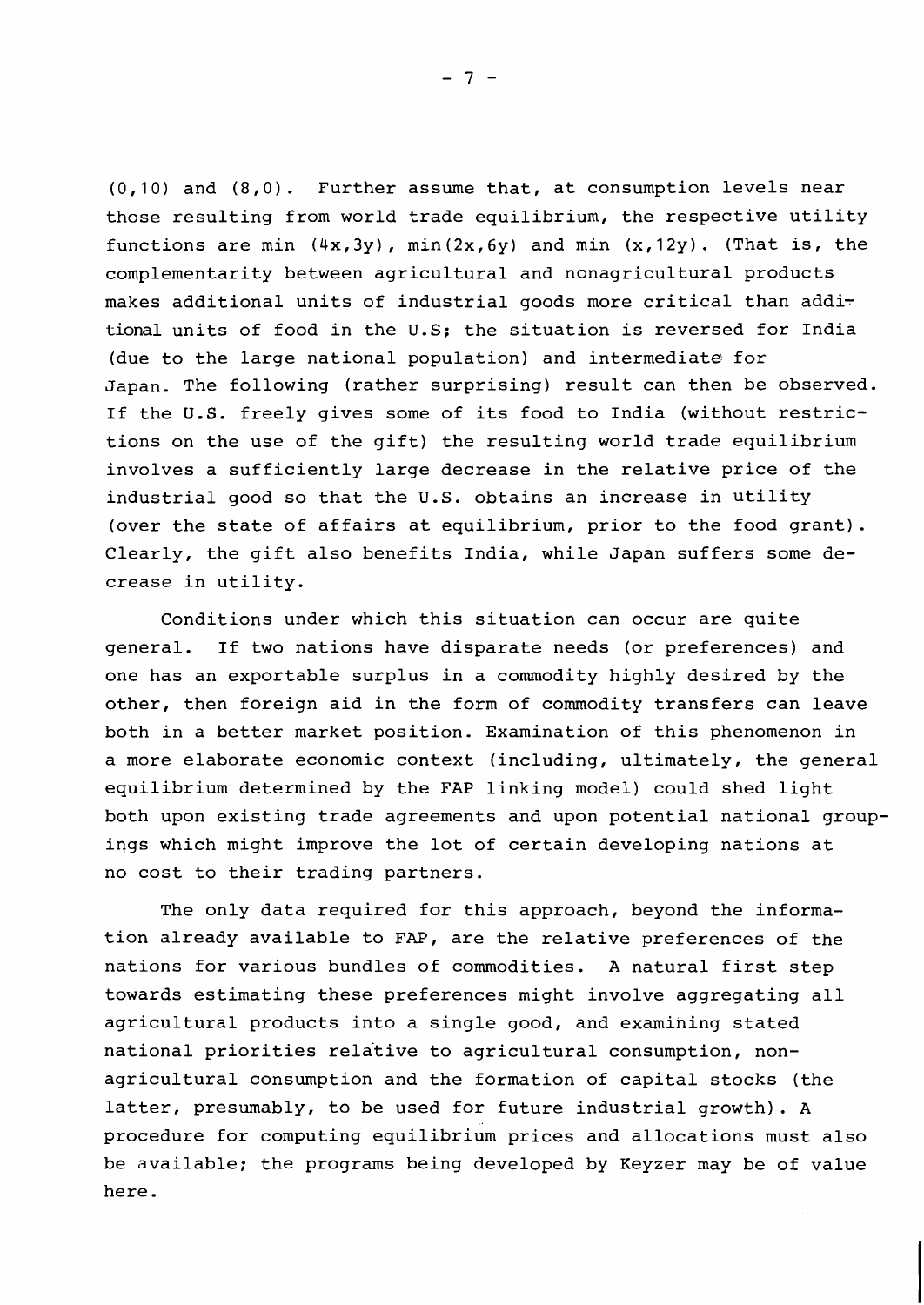## MULTI-PERIOD MODELS

The previous models have all been static. They refer to decisions in a single period of time. This section is concerned with some problems and decisions which arise when time is taken into account. These new phenomena include:

- trade-offs between consumption and investment in each country (which ultimately involves the trade-off between present and future consumption);
- possibilities of stockpiling to smooth out (or accentuate) patterns of production and prices over time;
- the possibility of temporarily financing imports out of financial resources instead of exports;
- the increased importance of weather variability and political instability as unknown factors leading to disruption of plans;
- the possibility of long term planning instead of myopic year-to-year decision making;
- the difference between long-term and short-term reactions to policies of other countries (e.g. increasing self-sufficiency to avoid dependence on a single supplier, or alternatively specialising where comparative advantage lies whenever stable supplies and markets seem assured).

In this section we outline briefly one general model for handling some of these issues. The next section develops in more detail a relatively simple special case.

Suppose that each country produces a specified amount of output of each product at the "end" of each year. It must decide how much of each output to send to market for export and how much to keep back for domestic consumption. As a result of its market operations it obtains a set of imports which may be used either for further consumption or for investments. Output in the next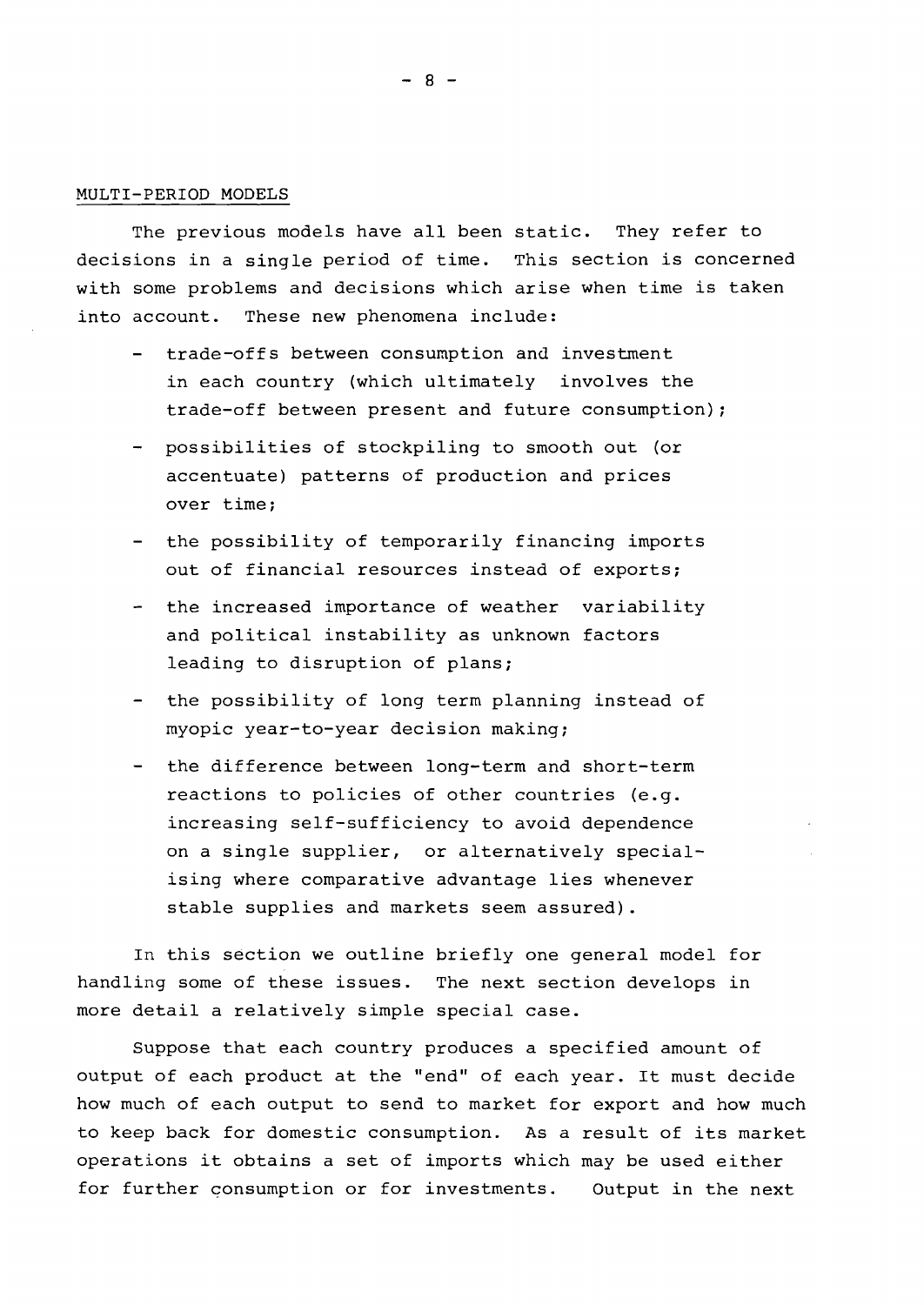and future periods will be determined (in part) by the level of this investment. And so the cycle continues. This model is shown diagrammatically in Figure 3.



Fig.3 Cycle of Decision for each Country

This model focuses on two kinds of phenomena (1) the tradeoff between consumption and investment in each country, and (2) the decision on how much (if at all) to hold off the market in order to raise the price. The operation of the market is modelled as described in the preceding sections. For example, small countries may take the market price as given whereas larger countries may consciously attempt to influence it.

Implementation of the multi-period model would need data and/ or assumptions for each country concerning:

- (i) production functions of each commodity
- (ii) utility functions specifying preferences between consumption of different kinds of foods in different periods of time
- (iii) functions relating output or capacity in any period to investments in the previous period.

It would also have to be specified how the market works and how decisions are made. There are basically two possibilities:

(A) Each country is assumed to know the present and future situation and objectives of all other countries, so that an equilibrium solution can (in principle) be calculated embodying optimal decisions for all countries.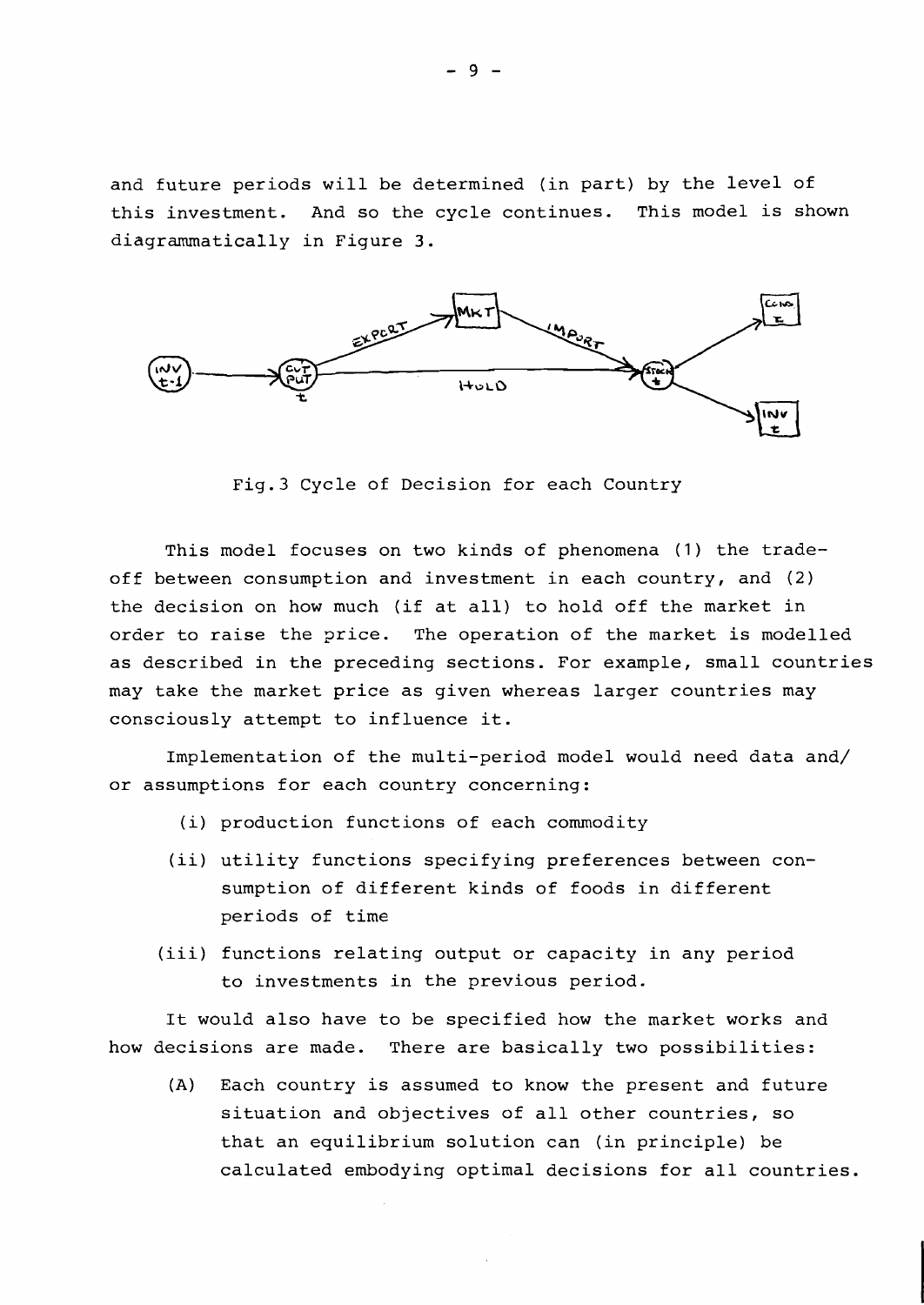(B) Each country makes guesses about the situation and objectives of all other countries, and uses behavioral rules of thumb (possibly looking only one period ahead) to determine its consumption and trade decisions. Essentially this is a simulation approach.

In either case, computational problems would be very severe for large models.

# A SPECIFIC MULTI-PERIOD MODEL

In this section we develop a model which tries to represent an idea put forward in conversation with F. Rabar. It seems to be the simplest possible way of analyzing some of the phenomena discussed in the preceding section. In effect, it is a special case of that model. It assumes (1) that production is given exogenously to the model (perhaps indicated by extrapolation of historical data); (2) it is limited to one (agricultural) commodity plus money; (3) all countries except one take the market price as given; (4) the market-leader sets price in anticipation of how the other countries will repond, then has to supply their net requirements (possibly by adjustments to its buffer-stock). This model is shown in Figure 4.



Fig.4. Sequence of Decision for Price-Taking Countries

 $-10 -$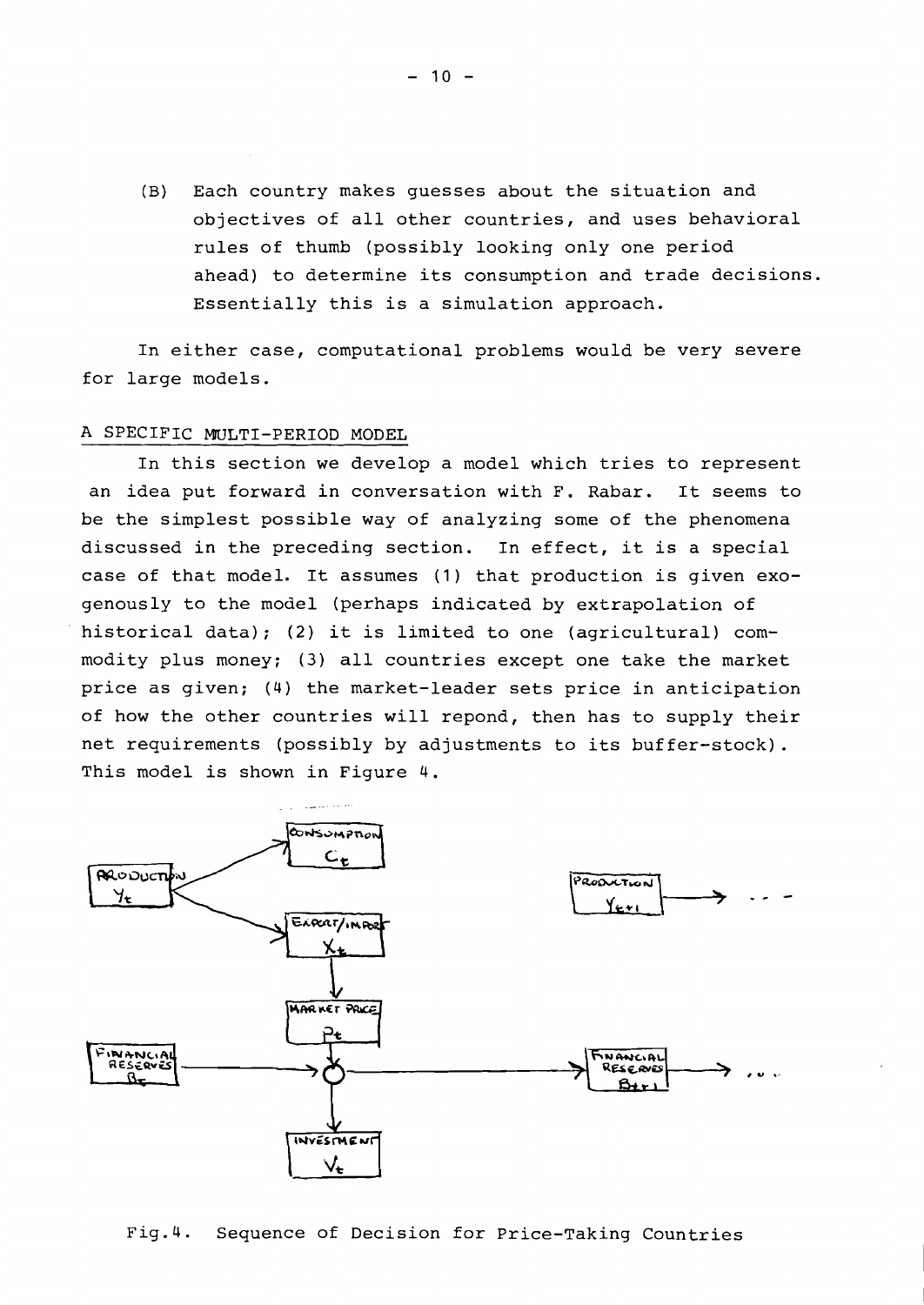To model this situation, let

$$
c_t = \text{consumption of food}
$$
\n
$$
v_t = \text{investment of funds}
$$
\n
$$
x_t = \text{net exports of food (import if negative)}
$$
\n
$$
B_t = \text{financial reserves.}
$$

The country is assumed to choose levels of these variables to maximise some utility function.

$$
(1) \qquad \mathbf{U}(\mathbf{C}_1, \mathbf{C}_2, \dots, \mathbf{V}_1, \mathbf{V}_2, \dots)
$$

subject to constraints on distribution of available output

(2)  $X_t + C_t = Y_t$ 

and distribution of funds

$$
(3) \tB_t + p_t X_t = V_t + B_{t+1}
$$

and minimum levels of consumption (e.g. related to subsistence requirements)

$$
(4) \qquad C_{+} \geq \overline{C}
$$

investment

$$
(5) \qquad V_{\mathbf{t}} \geq \overline{V}
$$

and financial reserves (e.g. to avoid bankruptcy, or to stay within scope of world Bank loans etc.)

$$
(6) \tB+ \geq \overline{B}
$$

(These minimum allowable levels could thus vary over time). In the light of these constraints, the utility function could be quite simple, e.g.  $U = \Sigma V$ t t

Each of these countries is assumed to know and take as given market price in the current period. We assume that the market-

 $-11 -$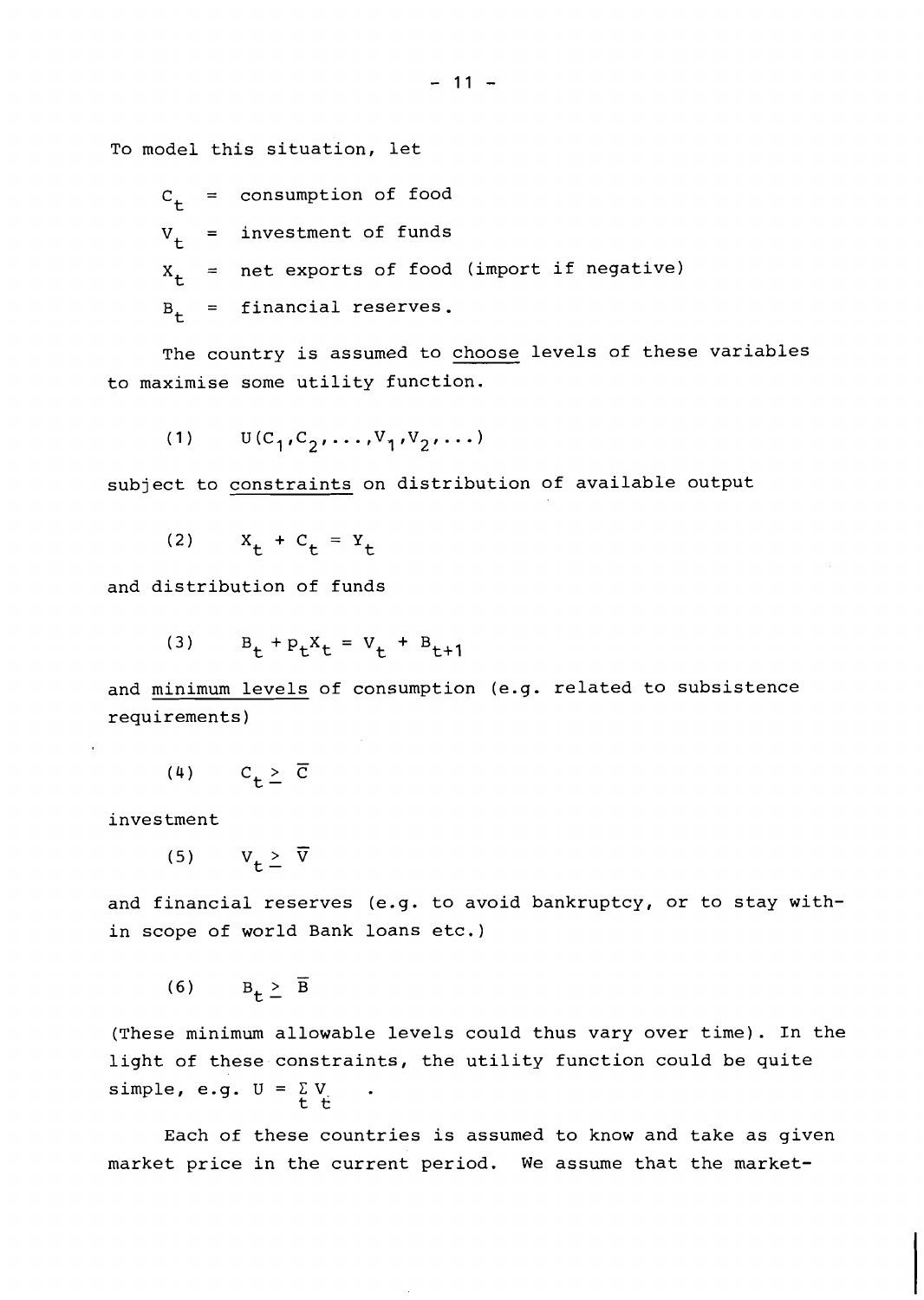leader is a price-setter. The sequence of decision is thus

- market-leader sets price  $P_t$
- other countries determine net exports  $X_+$
- market-leader meets all market demands taking up variations via buffer-stocks.

The market leader faces a similar problem to the one outlined, with one additional consideration

let  $R_+$  = net addition to storage of food  $S_{+}$  = level of buffer-stock

Then his allocation decision is

(7)  $R_{+} + X_{+} + C_{+} = Y_{+}$ 

Stocks are updated by

(8) 
$$
S_{t+1} = S_t + R_t
$$

He may have a constraint on maximum buffer-stocks (e.g. nonnegativity)

(9)  $R_+ \geq \overline{R}$  .

Finally, the world market must clear, so that

$$
(10) \quad \sum_{i} X_{i t} = 0
$$

or equivalently

(11) 
$$
X_{It} = -\sum_{i \neq i} X_{it}
$$

where subscript i denotes the country and  $i = I$  is the marketleader.

This model is evidently of simulation type. Expectations about the current and future behavior of all other players must be fed into the model to determine individually optimal policies.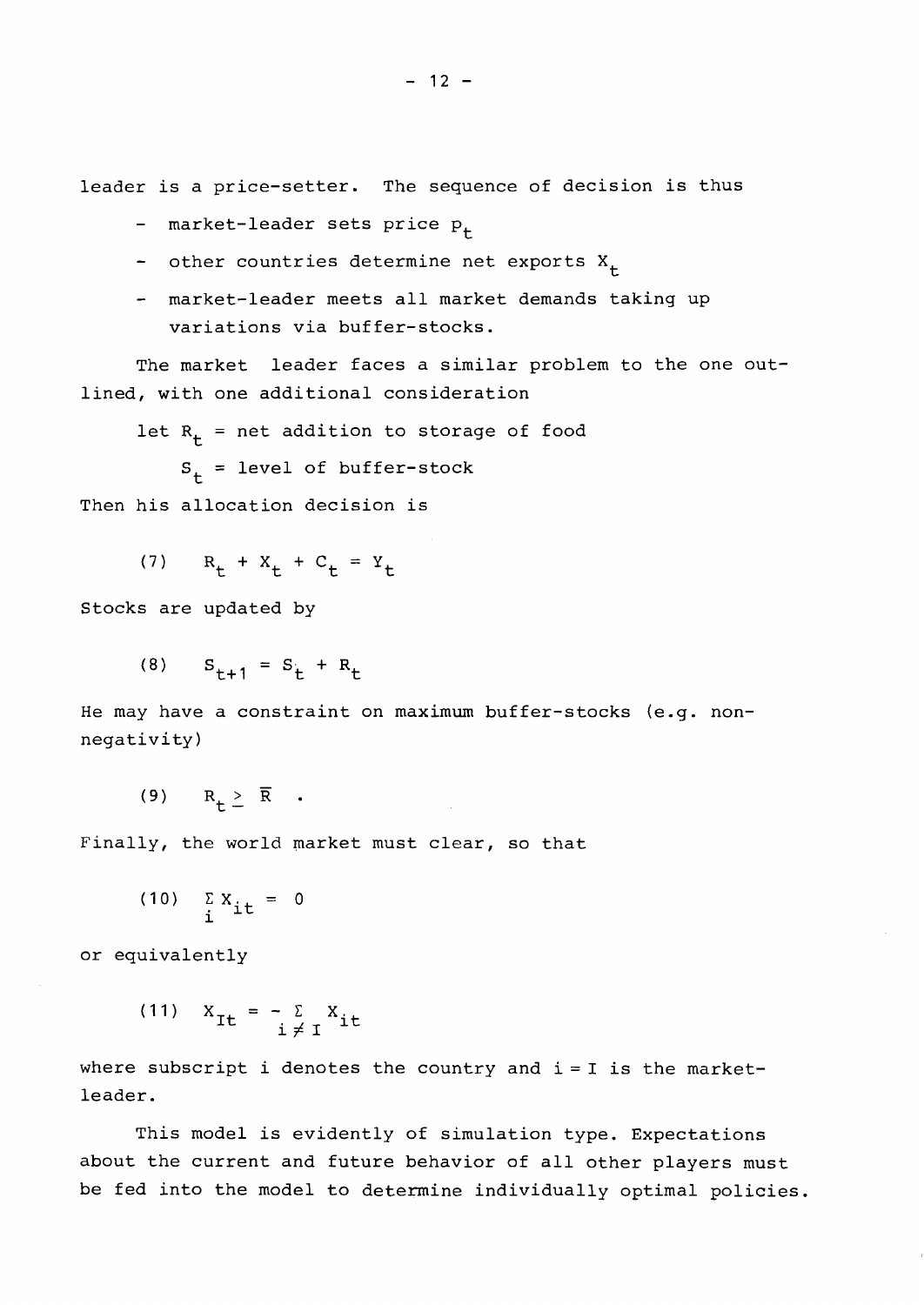It is also possible for learning to take place. It does not assume that equilibrium is reached. For example, the market necessarily clears but the market leader may have to export more or less than expected.

In principle, it would be possible to include elements of uncertainty concerning weather, supplies, etc.

The data that this model would require are:

- (i) estimates of future supplies for each country
- (ii) initial levels of financial reserves plus any exogenous inflows
- (iii) utility functions (i.e. objectives)
	- (iv) minimum acceptable levels of consumption, investment, financial reserves, etc.
		- (v) expectations concerning (future) market behaviour of other countries (or at least future market price).

This model would be useful chiefly for analyzing the attempts of small countries to escape from the "poverty" trap and the pricing policy of the market leader. It could probably also be adapted to analyze bilateral trade agreements and collusion between countries once the model was running. It would be straightforward to use sensitivity analysis to examine the effects of different assumptions about production, objectives, expectations, etc.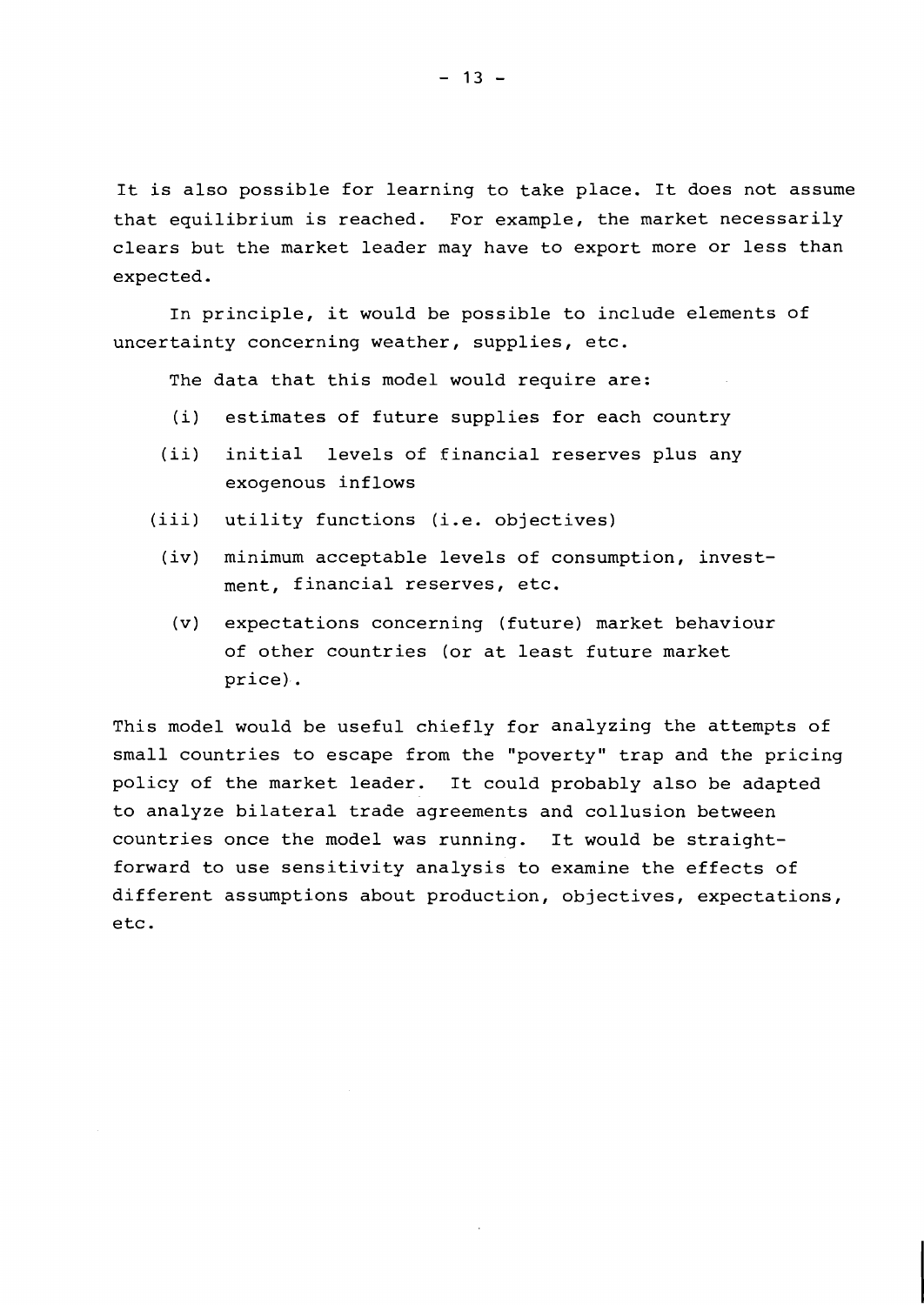## SUMMARY

In general, game theory deals with two types of issues. It attempts to describe, and sometimes prescribe, the behavior of strategic actors in a competitive world. In addition, it studies the gains available through various kinds of cooperative behavior, and methods through which these gains might be shared.

Clearly, both of these aspects of game theory are relevant to the Food and Agriculture Program at IIASA. The establishment of a national agricultural policy is often viewed as a primarily competitive problem, with the goal of increasing the welfare of the nations'citizens. (This goal, of course, involves such diverse matters as industrial growth, price stability, income distribution and agricultural consumption). On the other hand, the formulation of international agreements concerning agricultural assistance, trade preferences, international buffer stocks and the like, involves consideration of the advantages of cooperation.

In the preceding pages, several preliminary suggestions are made concerning approaches to the game theoretic aspects of the world agricultural situation. One model concerns oligopolistic competition between producers of agricultural goods, when their critical decisions are the setting of production (or buffer stock) levels. Examined in this context are the potential gains available to a producer who takes a leadership role in increasing production. Other models are presented in a general equilibrium context. One of them considers the effect of production restrictions on the relative prices of other commodities. Another illustrates the existence of natural trading partnerships, within which an agricultural grant from a large agricultural producer to a developing nation may work to the benefit of both. Finally, a general multi-period planning model is presented, which models national decisions concerning production, investment and consumption, as well as subsequent international marketing decisions. Several preliminary simplifications of this model are also discussed.